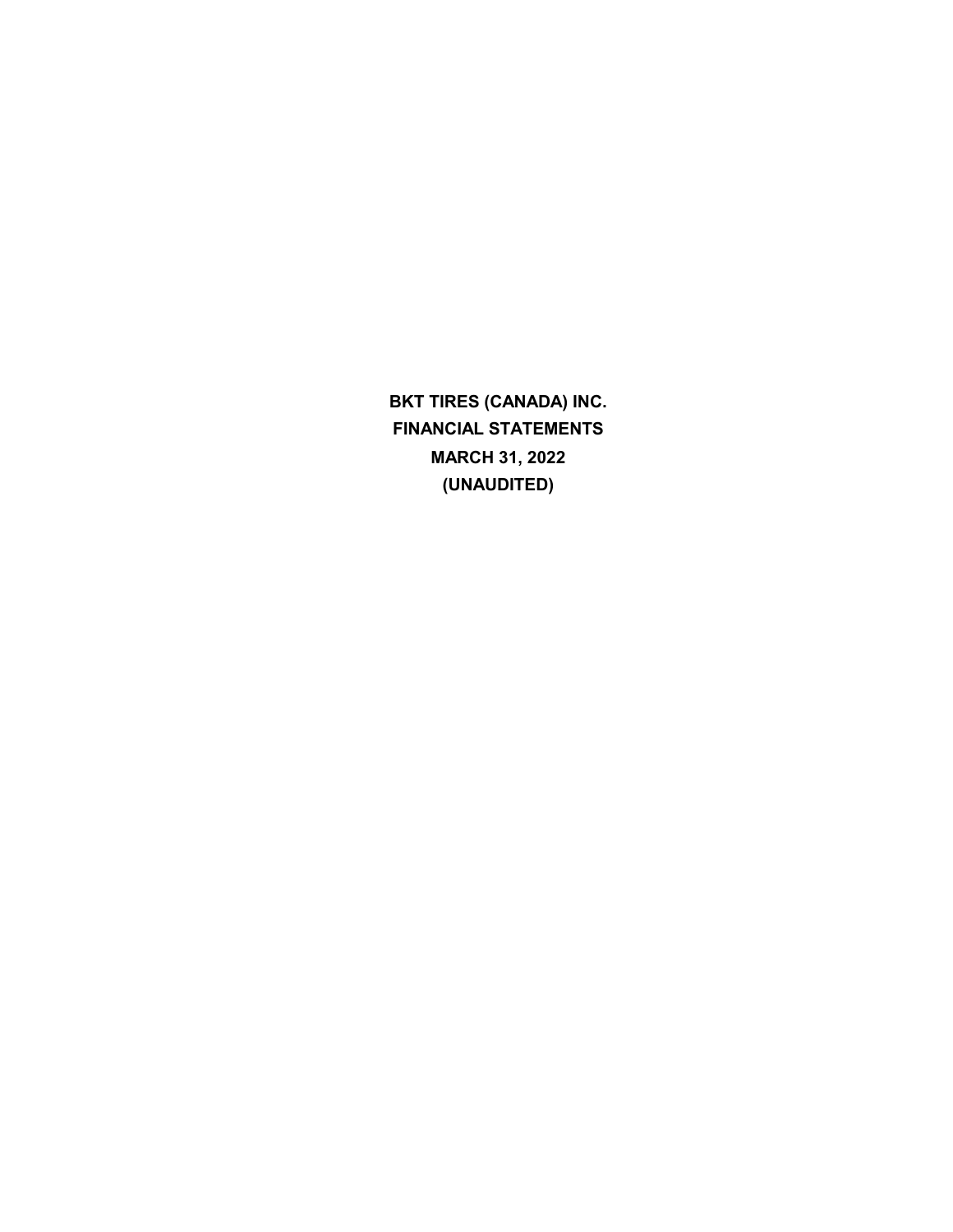# **BKT TIRES (CANADA) INC. MARCH 31, 2022 (UNAUDITED)**

## **CONTENTS**

## **PAGE**

| Independent Practitioner's Review Engagement Report |       |
|-----------------------------------------------------|-------|
| <b>Balance Sheet</b>                                | 2     |
| <b>Statement of Retained Earnings</b>               | 3     |
| Statement of Income                                 | 4     |
| <b>Statement of Cash Flows</b>                      | 5     |
| Notes to Financial Statements                       | ճ - 9 |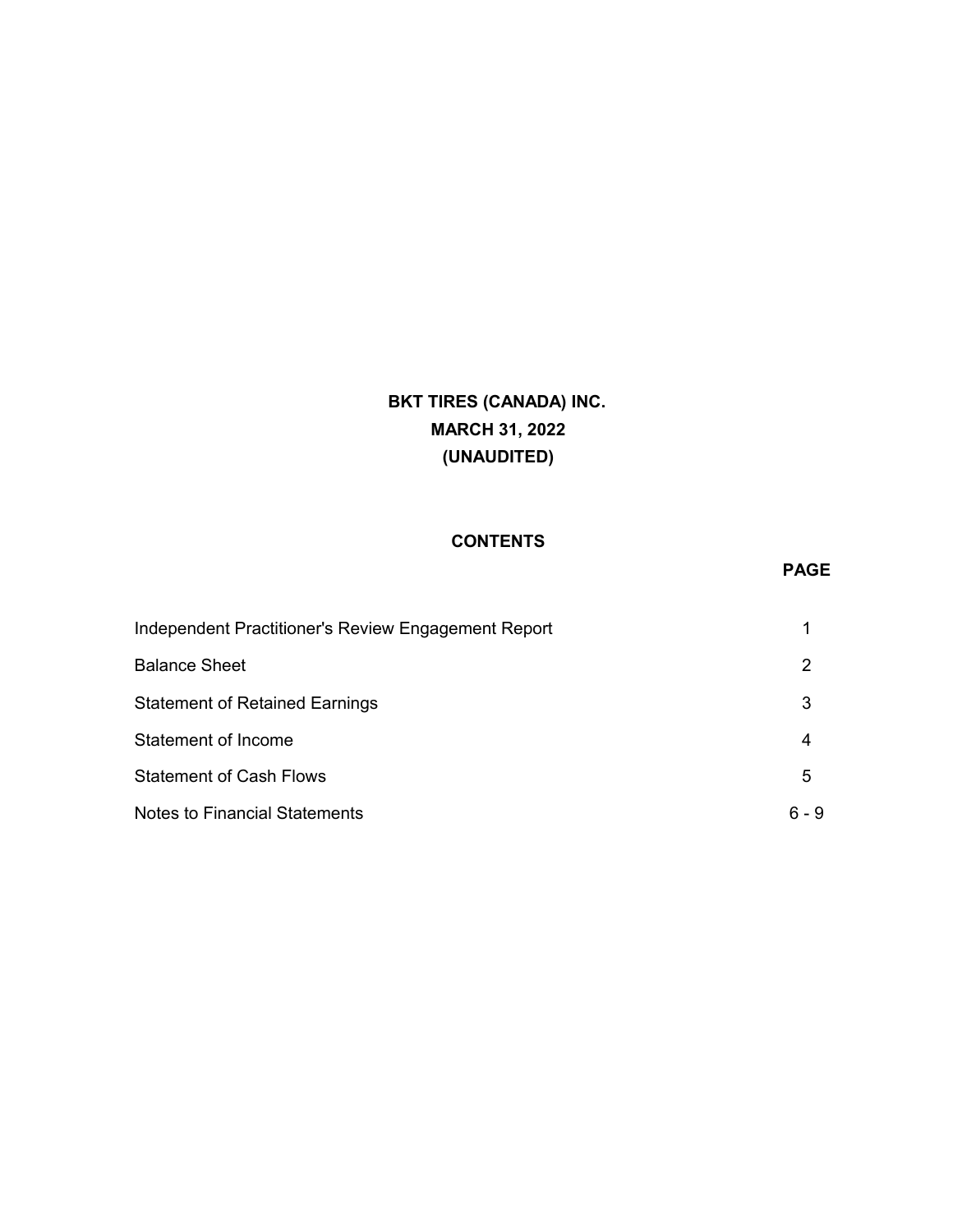

#### **INDEPENDENT PRACTITIONER'S REVIEW ENGAGEMENT REPORT**

To the shareholders of BKT Tires (Canada) Inc.

We have reviewed the accompanying financial statements of BKT Tires (Canada) Inc. that comprise the balance sheet as at March 31, 2022 and the statements of income, retained earnings, and cash flows for the period then ended, and a summary of significant accounting policies and other explanatory information.

#### **Management's Responsibility for the Financial Statements**

Management is responsible for the preparation and fair presentation of these financial statements in accordance with Canadian accounting standards for private enterprises, and for such internal control as management determines is necessary to enable the preparation of financial statements that are free from material misstatement, whether due to fraud or error.

#### **Practitioner's Responsibility**

Our responsibility is to express a conclusion on the accompanying financial statements based on our review. We conducted our review in accordance with Canadian generally accepted standards for review engagements, which require us to comply with relevant ethical requirements.

A review of financial statements in accordance with Canadian generally accepted standards for review engagements is a limited assurance engagement. The practitioner performs procedures, primarily consisting of making inquiries of management and others within the entity, as appropriate, and applying analytical procedures, and evaluates the evidence obtained.

The procedures performed in a review are substantially less in extent than, and vary in nature from, those performed in an audit conducted in accordance with Canadian generally accepted auditing standards. Accordingly, we do not express an audit opinion on these financial statements.

#### **Conclusion**

Based on our review, nothing has come to our attention that causes us to believe that these financial statements do not present fairly, in all material respects, the financial position of BKT Tires (Canada) Inc. as at March 31, 2022 and the results of its operations and its cash flows for the period then ended in accordance with Canadian accounting standards for private enterprises.

IAV Professional Corporation

KNAV Professional Corporation Chartered Professional Accountants

Authorized to practice public accounting by the Toronto, Ontario Chartered Professional Accountants of Ontario May 2, 2022 May 2, 2022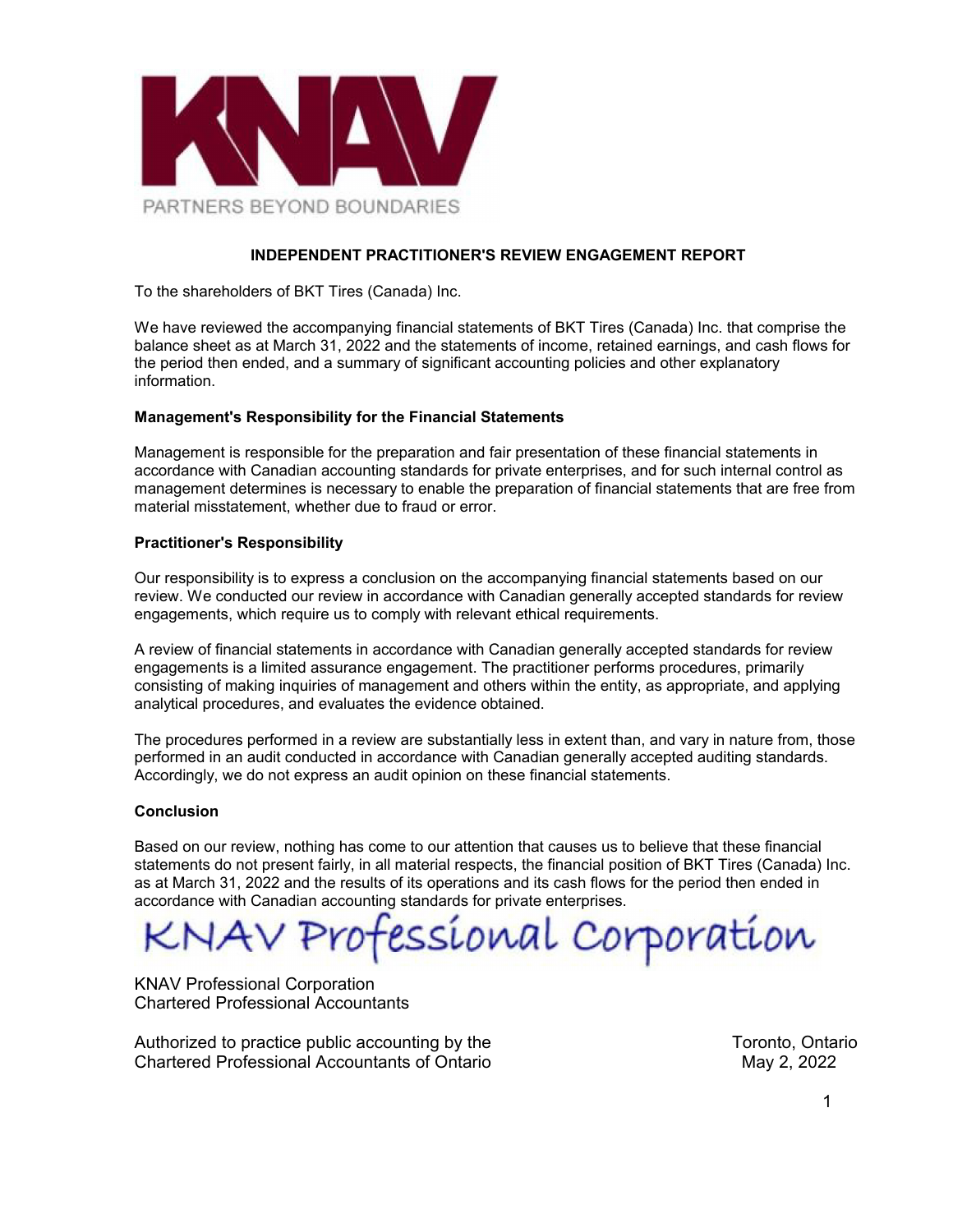# **BKT TIRES (CANADA) INC. BALANCE SHEET AS AT MARCH 31, 2022 (UNAUDITED)**

|                                                                                                                         | 2022                                                     |                | 2021                                             |
|-------------------------------------------------------------------------------------------------------------------------|----------------------------------------------------------|----------------|--------------------------------------------------|
| <b>ASSETS</b>                                                                                                           |                                                          |                |                                                  |
| <b>CURRENT</b>                                                                                                          |                                                          |                |                                                  |
| Cash and cash equivalents (note 2)<br>Accounts receivable (note 3)<br>Sales tax recoverable<br>Loan receivable (note 4) | \$<br>126,666<br>182,231<br>214,093<br>18,500<br>541,490 | $\mathfrak{F}$ | 55,480<br>177,940<br>159,667<br>6,000<br>399,087 |
| <b>LONG-TERM</b>                                                                                                        |                                                          |                |                                                  |
| Loan receivable (note 4)                                                                                                |                                                          |                | 18,500                                           |
|                                                                                                                         | \$<br>541,490                                            | \$             | 417,587                                          |
| <b>LIABILITIES</b>                                                                                                      |                                                          |                |                                                  |
| <b>CURRENT</b>                                                                                                          |                                                          |                |                                                  |
| Accounts payable and accrued liabilities<br>Income taxes payable (note 5)                                               | \$<br>111,762<br>7,000<br>118,762                        | \$             | 63,099<br>855<br>63,954                          |
| <b>LONG-TERM</b>                                                                                                        |                                                          |                |                                                  |
| Canada emergency business loan payable                                                                                  | 40,000                                                   |                | 40,000                                           |
|                                                                                                                         | 158,762                                                  |                | 103,954                                          |
| <b>SHAREHOLDER'S EQUITY</b>                                                                                             |                                                          |                |                                                  |
| <b>CAPITAL STOCK (NOTE 6)</b>                                                                                           | 5,000                                                    |                | 5,000                                            |
| <b>RETAINED EARNINGS</b>                                                                                                | 377,728                                                  |                | 308,633                                          |
|                                                                                                                         | 382,728                                                  |                | 313,633                                          |
|                                                                                                                         | 541,490                                                  | \$             | 417,587                                          |
| See accompanying notes.                                                                                                 |                                                          |                |                                                  |

## **ON BEHALF OF THE BOARD:**

\_\_\_\_\_\_\_\_\_\_\_\_\_\_\_\_\_\_\_\_\_\_\_\_\_\_\_\_\_ Director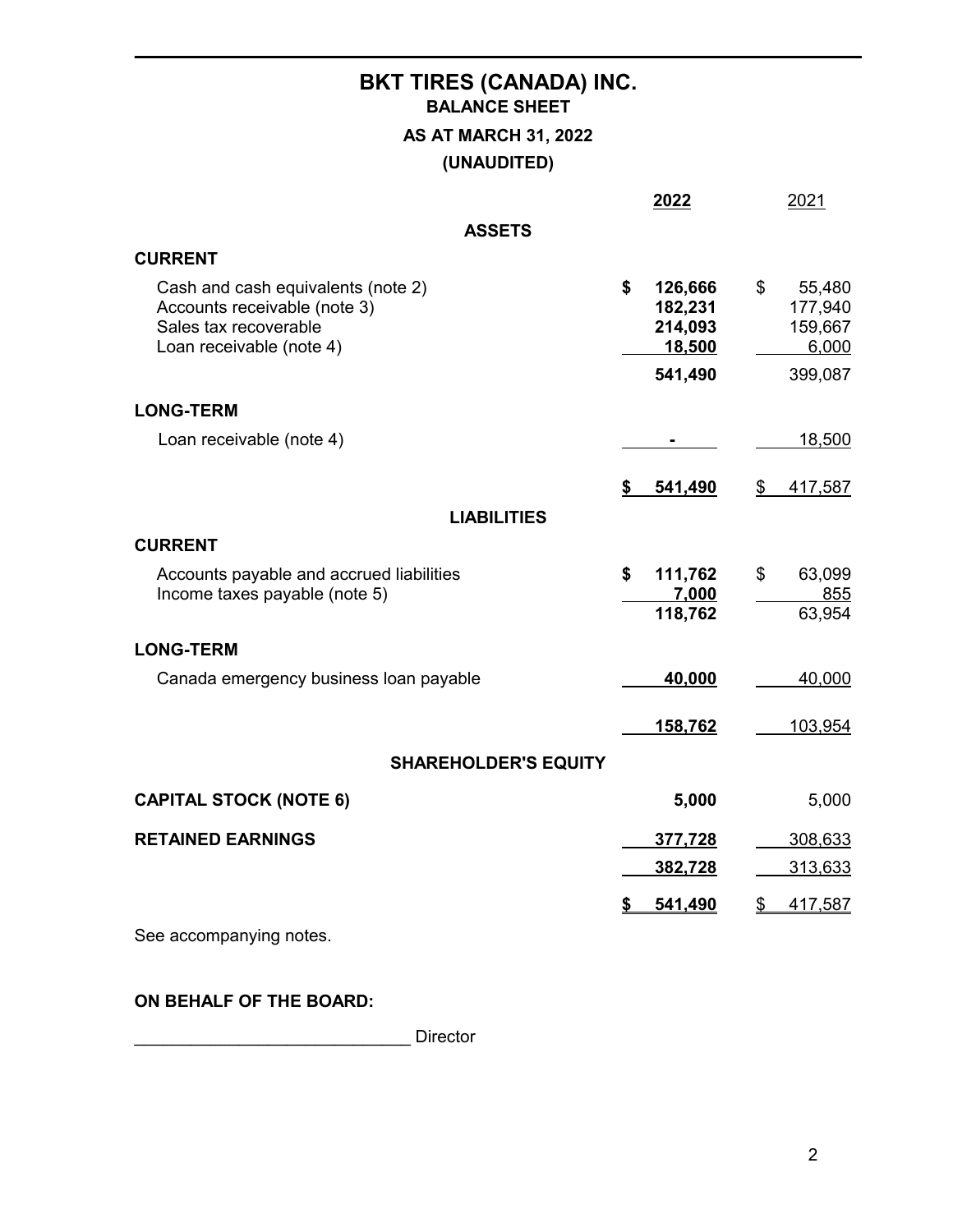# **BKT TIRES (CANADA) INC. STATEMENT OF RETAINED EARNINGS FOR THE PERIOD ENDED MARCH 31, 2022 (UNAUDITED)**

|                                             |   | 2022      | 2021          |
|---------------------------------------------|---|-----------|---------------|
| <b>RETAINED EARNINGS, beginning of year</b> | S | 308,633   | \$<br>251,205 |
| <b>NET INCOME FOR THE YEAR</b>              |   | 69.095    | 57,428        |
| <b>RETAINED EARNINGS, end of year</b>       |   | \$377,728 | \$308,633     |

See accompanying notes.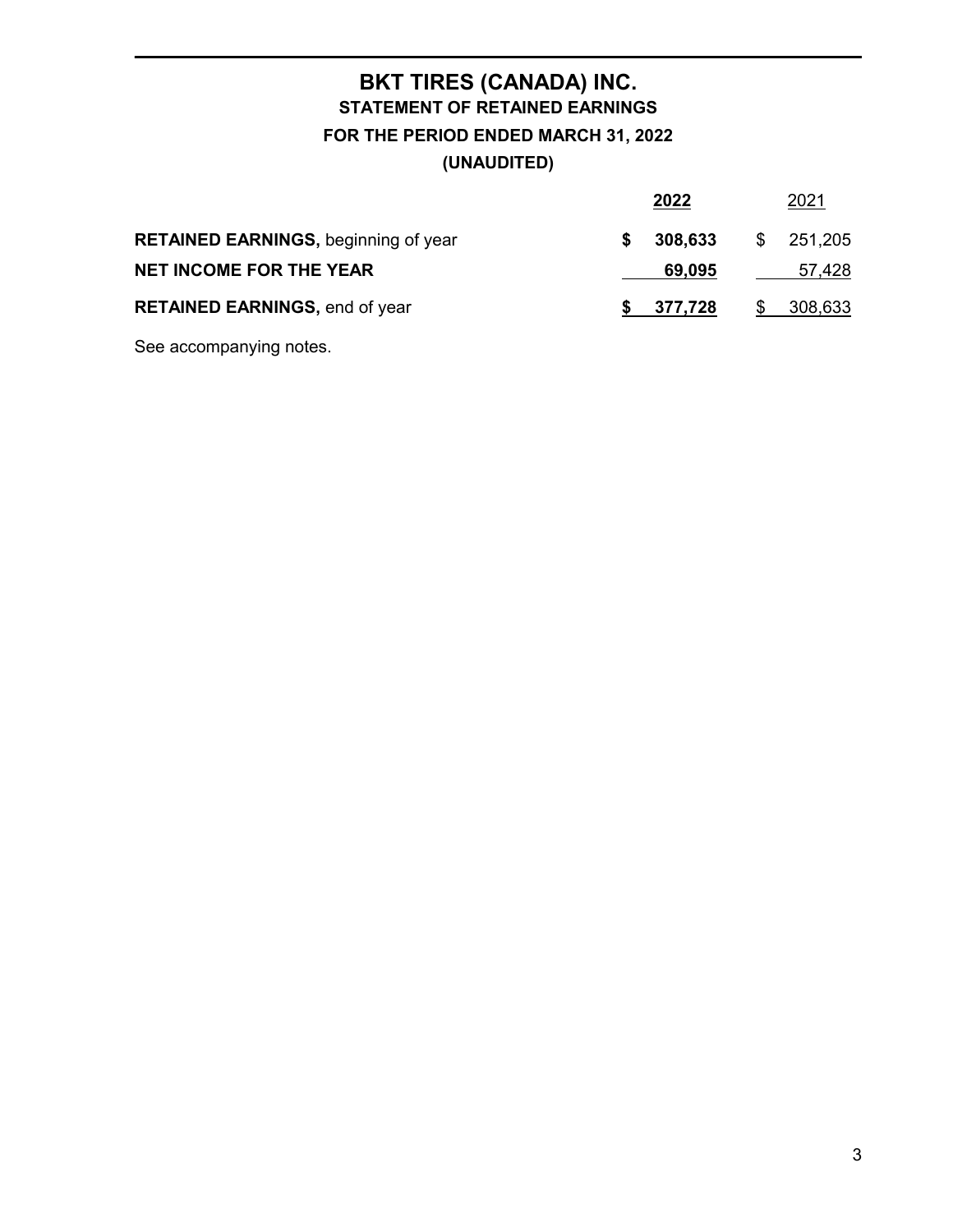# **BKT TIRES (CANADA) INC. STATEMENT OF INCOME**

**FOR THE PERIOD ENDED MARCH 31, 2022**

**(UNAUDITED)**

|                            | Jan 1 to         | Jan 1 to               | Apr 1 to                | Apr 1 to            |
|----------------------------|------------------|------------------------|-------------------------|---------------------|
|                            | Mar 31,          | Mar 31,                | Mar 31,                 | Mar 31,             |
|                            | 2022             | 2021                   | 2022                    | 2021                |
| Revenue                    |                  |                        |                         |                     |
| Sales (note 3)             | \$<br>611,063 \$ | 561,914                | \$2,039,335 \$1,644,908 |                     |
| Interest income (note 4)   | 198              | 198                    | 792                     | 792                 |
| Other income               |                  |                        |                         | <u>40</u>           |
|                            | 611,261          | 562,112                | 2,040,127               | 1,645,740           |
| <b>Expenses</b>            |                  |                        |                         |                     |
| Advertising and promotions | 259,548          | 308,645                | 783,228                 | 663,143             |
| Auto                       | 5,543            | 1,848                  | 20,134                  | 3,909               |
| <b>Bank charges</b>        | 250              | 244                    | 1,208                   | 1,420               |
| Salaries and wages         | 271,567          | 211,680                | 1,032,890               | 845,655             |
| Office and general         | 2,743            | 2,083                  | 6,171                   | 6,114               |
| Professional fees          | 22,895           | 8,648                  | 46,817                  | 33,933              |
| Telephone                  | 2,686            | 2,182                  | 10,418                  | 8,121               |
| Travel                     | <u>16,928</u>    | <u>24</u>              | 42,149                  | 5,116               |
|                            | 582,160          | 535,354                | 1,943,015               | <u>1,567,411</u>    |
| Income before income taxes | 29,101           | 26,758                 | 97,112                  | 78,329              |
| Income taxes (note 5)      | 8,400            | 7,080                  | 28,017                  | 20,901              |
| Net income                 | 20,701           | <u>19,678 \$</u><br>\$ | 69,095                  | \$<br><u>57,428</u> |

See accompanying notes.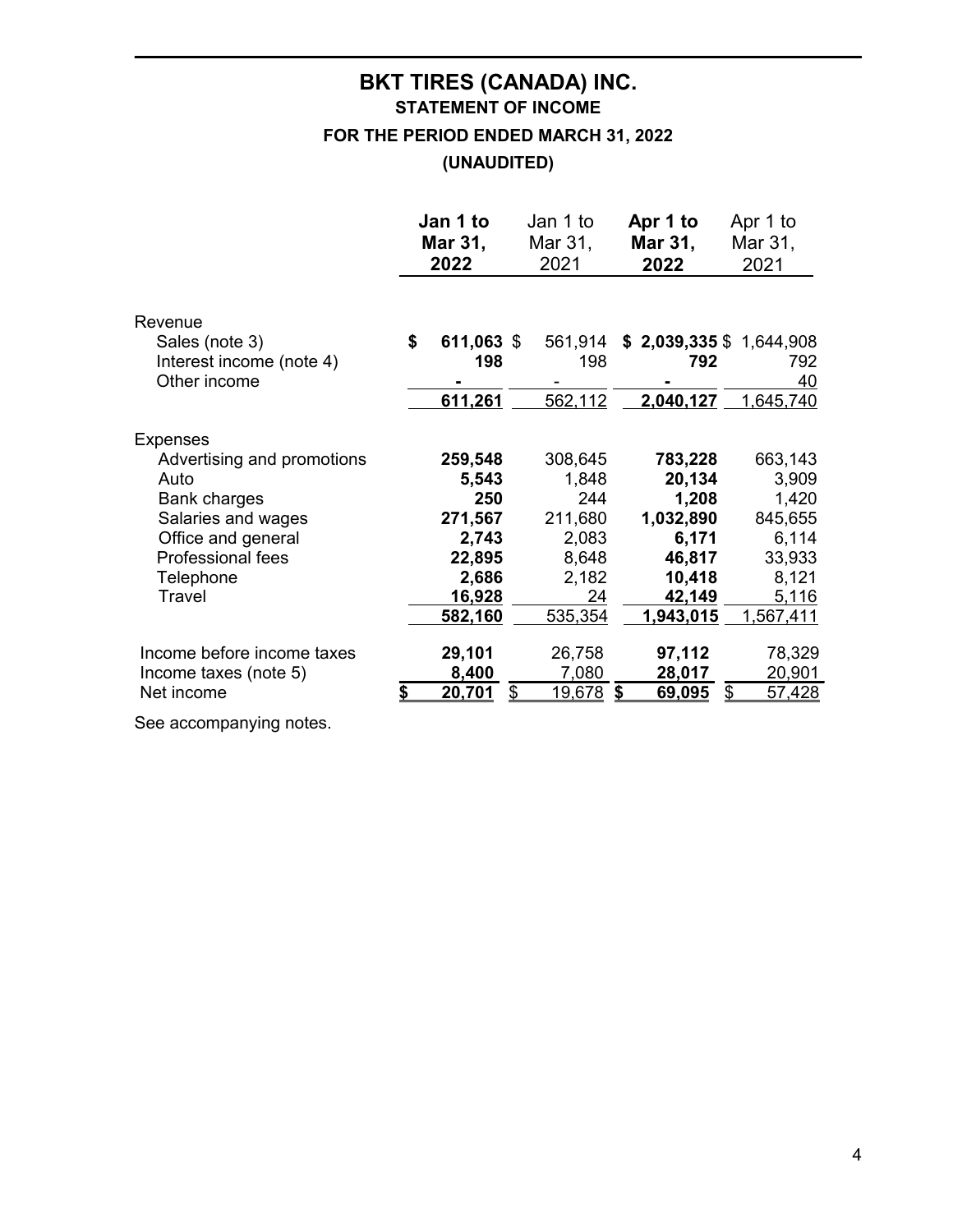# **BKT TIRES (CANADA) INC. STATEMENT OF CASH FLOWS FOR THE PERIOD ENDED MARCH 31, 2022 (UNAUDITED)**

|                                                                                                                                                                                                                                                                  | 2022                                                                               |                | 2021                                                                        |
|------------------------------------------------------------------------------------------------------------------------------------------------------------------------------------------------------------------------------------------------------------------|------------------------------------------------------------------------------------|----------------|-----------------------------------------------------------------------------|
| <b>OPERATING ACTIVITIES</b>                                                                                                                                                                                                                                      |                                                                                    |                |                                                                             |
| Net income for the period<br>Changes in non-cash working capital<br><b>Accounts receivable</b><br>Sales tax recoverable<br>Loan receivable<br>Accounts payable and accrued liabilities<br>Income taxes payable<br>Cash flows from (used in) operating activities | \$<br>69,095<br>(4, 291)<br>(54, 427)<br>6,000<br>48,663<br>6,145<br><u>71,185</u> | $\mathbb{S}^-$ | 57,428<br>26,366<br>(65, 694)<br>6,000<br>(42, 173)<br>(5,282)<br>(23, 355) |
| <b>FINANCING ACTIVITIES</b>                                                                                                                                                                                                                                      |                                                                                    |                |                                                                             |
| Canada emergency business loan payable<br>Cash flows from financing activities                                                                                                                                                                                   |                                                                                    |                | 40,000<br>40,000                                                            |
| <b>NET INCREASE IN CASH AND EQUIVALENTS</b>                                                                                                                                                                                                                      | 71,185                                                                             |                | 16,645                                                                      |
| CASH AND CASH EQUIVALENTS, beginning of period                                                                                                                                                                                                                   | 55,481                                                                             |                | 38,835                                                                      |
| <b>CASH AND CASH EQUIVALENTS, end of period (note 2)</b>                                                                                                                                                                                                         | \$<br>126,666                                                                      | S              | 55,480                                                                      |
| See accompanying notes.                                                                                                                                                                                                                                          |                                                                                    |                |                                                                             |
| <b>INCOME TAXES PAID</b>                                                                                                                                                                                                                                         |                                                                                    |                |                                                                             |

| Income taxes paid |  | 28,017 |  | \$ 20,901 |
|-------------------|--|--------|--|-----------|
|-------------------|--|--------|--|-----------|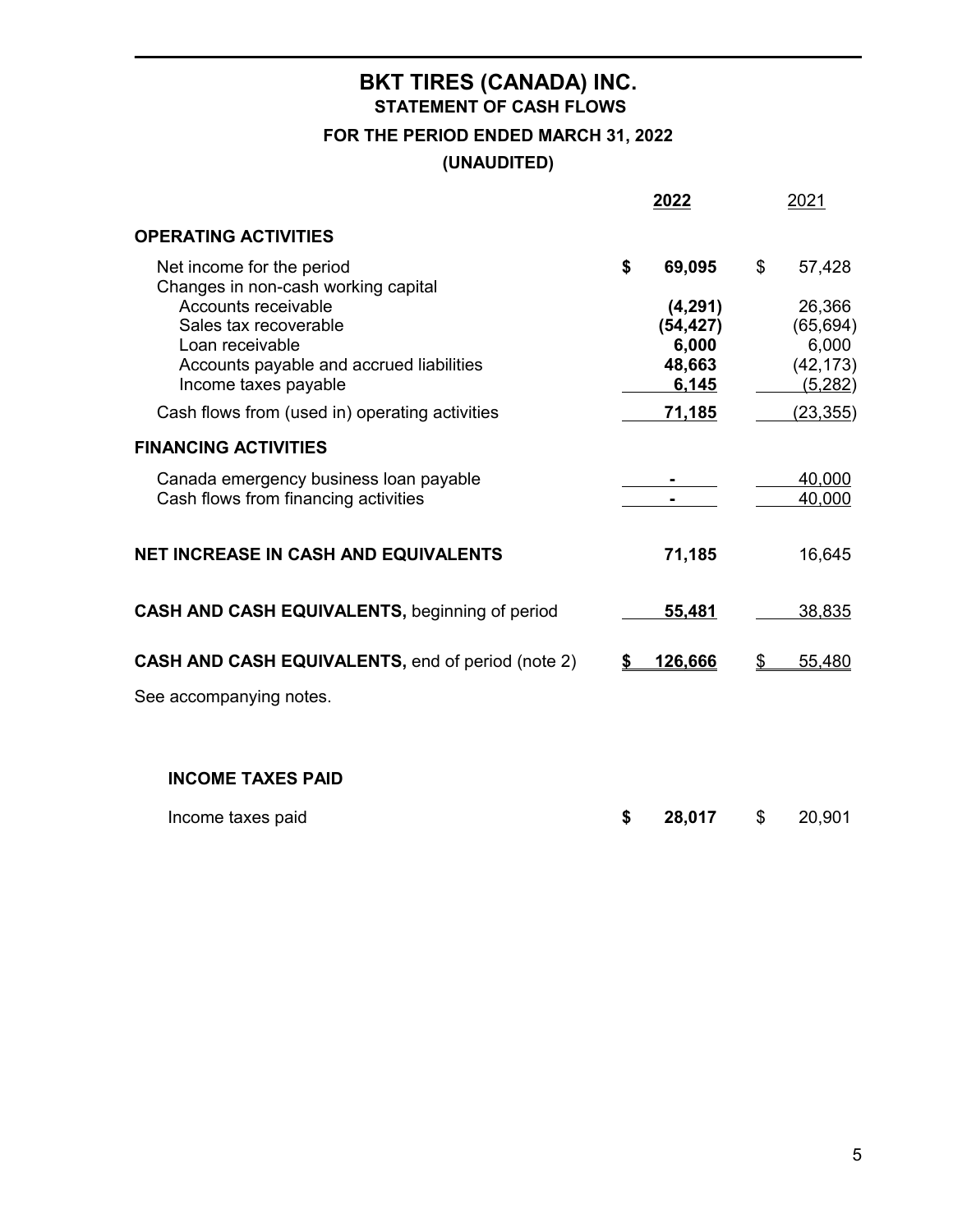## **BKT TIRES (CANADA) INC. NOTES TO THE FINANCIAL STATEMENTS**

**MARCH 31, 2022 (UNAUDITED)**

## **1. GENERAL INFORMATION AND SIGNIFICANT ACCOUNTING POLICIES**

The company was incorporated on April 5, 2013 under the laws of British Columbia. The company operates as a sales office for tires.

### **Basis of accounting**

The company has prepared its financial statements in accordance with Canadian accounting standards for private enterprises ("ASPE"). Outlined below are those policies considered particularly significant by the company.

### **Financial instruments**

The company has elected not to disclose fair value information about financial assets and liabilities for which fair value was not readily obtainable.

The fair value of the other assets and liabilities has been established as follows:

The fair value of cash and cash equivalents, accounts receivable, sales tax recoverable, advances receivable, accounts payable and accrued liabilities, and income taxes payable approximate their carrying amount given their short-term maturities or determinable cash flow streams.

The company's financial instruments consist of instruments with various maturities. Unless otherwise noted, it is management's opinion that the company is not exposed to significant interest, currency, or credit risks arising from these financial instruments. The fair value of these financial instruments is not estimated by management to be materially different from carrying value.

#### **Revenue Recognition**

Revenue is recognized when the services are rendered and collection is reasonably assured.

#### **Income taxes**

The company follows the liability method of accounting for income taxes. Under this method, future income tax assets and liabilities are determined based on the difference between financial reporting and tax bases of assets and liabilities, measured using substantially enacted tax rates and laws that will be in effect when the differences are expected to reverse. Future income taxes are adjusted for current changes in income tax rates. Income taxes are provided for, at current rates, for all items included in the statement of earnings, regardless of the period in which such items are reported for income tax purposes. There is no significant timing difference between the tax value of assets and liabilities and the carrying amount of assets and liabilities per financial reporting. Accordingly, there is no future tax asset or liability.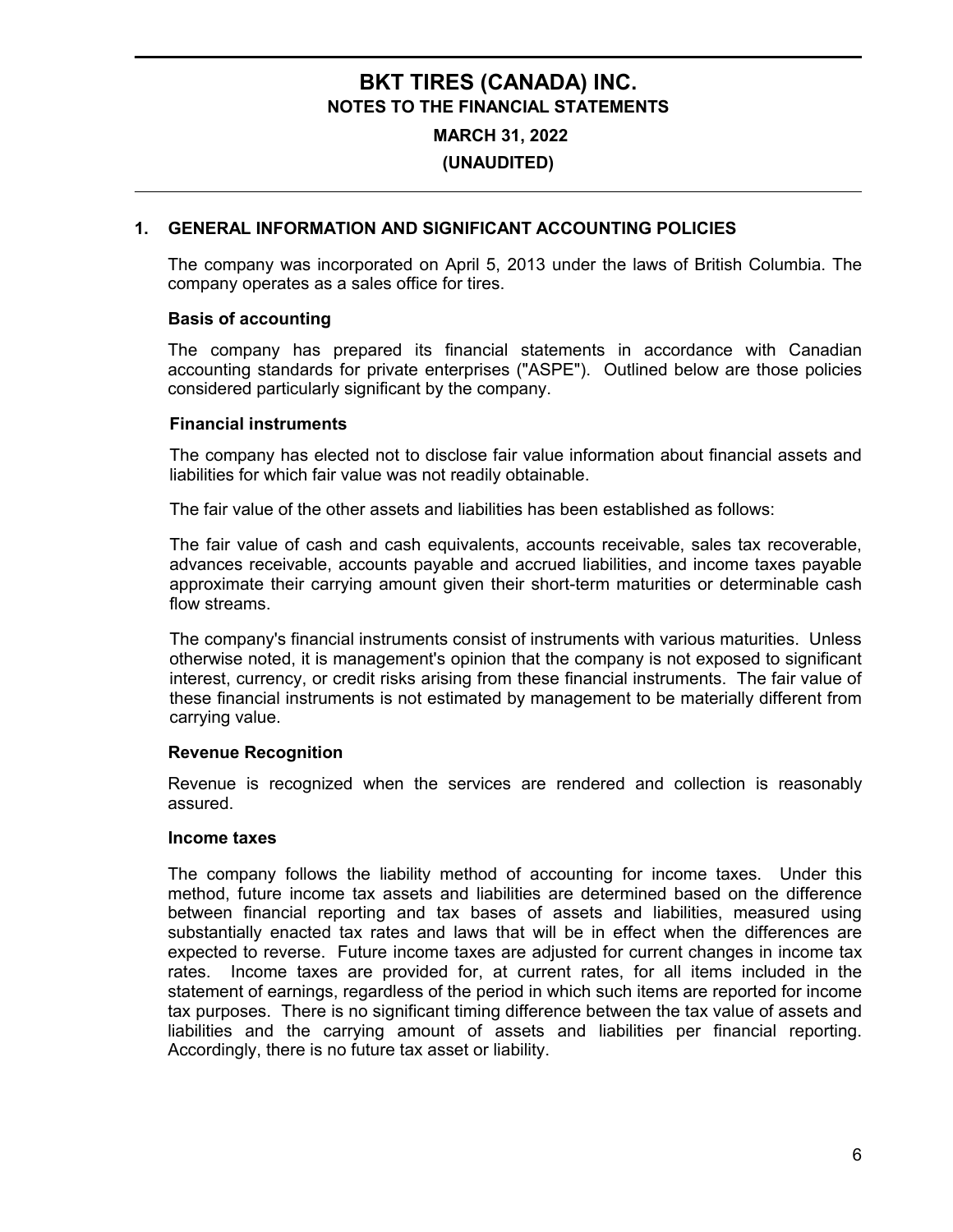# **BKT TIRES (CANADA) INC. NOTES TO THE FINANCIAL STATEMENTS MARCH 31, 2022 (UNAUDITED)**

## **Foreign exchange**

Monetary assets and liabilities denominated in currencies other than the Canadian dollar are translated into Canadian dollars at the rate of exchange prevailing at the year end. Revenue and expense items are translated at the rate of exchange in effect on the transaction dates. Realized and unrealized foreign exchange transaction gain and losses are included in income in the year in which they occur.

#### **Estimates**

The preparation of financial statements in accordance with Canadian accounting standards for private enterprises requires that management make estimates and assumptions that affect the amounts reported of assets and liabilities and the disclosure in the notes of contingent assets and liabilities at the date of the financial statements, and the reported amounts of revenues and expenses during the reporting period. The actual results may differ from those estimates.

## **2. CASH AND CASH EQUIVALENTS**

Cash and cash equivalents consist of cash on hand, and balances with banks. Cash and cash equivalents included in the cash flow statements comprise the following balance sheet amounts:

|                                      |  |            | 2021 |        |  |
|--------------------------------------|--|------------|------|--------|--|
| Cash on hand and balances with banks |  | \$ 126,666 | -SS  | 55,480 |  |

## **3. RELATED PARTY TRANSACTIONS**

The company, by virtue of relationships among shareholders, may be considered to be related to Balkrishna Industries Ltd. A summary of transactions with respect to this related party is as follows:

|                     | 2022 |                           |  | 2021               |
|---------------------|------|---------------------------|--|--------------------|
| Accounts receivable |      |                           |  | 182,231 \$ 177,940 |
| Revenue             |      | $$2,039,335$ $$1,644,908$ |  |                    |

These transactions are in the normal course of operations and are measured at the exchange value (the amount of consideration established and agreed to by the related parties). Related party balances are non-interest bearing and are due on demand.

During the year ended March 31, 2018 there was a change in ownership of the Company. BKT Exim Ltd was the sole shareholder of the Company. BKT Exim Ltd amalgamated with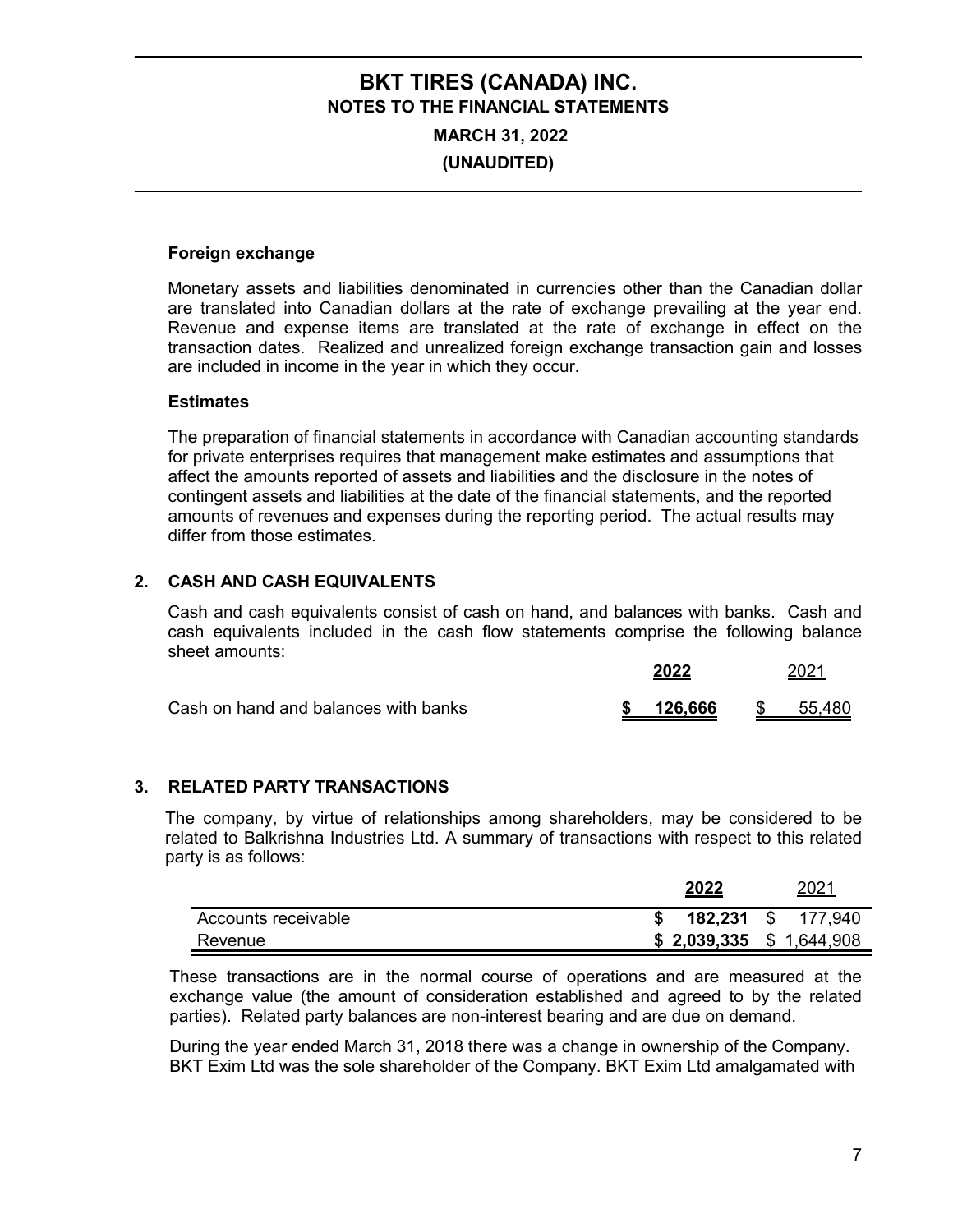## **BKT TIRES (CANADA) INC. NOTES TO THE FINANCIAL STATEMENTS**

## **MARCH 31, 2022 (UNAUDITED)**

Balkrishna Industries Ltd in February 2018. Therefore, the new amalgamated Balkrishna Industries Ltd is now the sole shareholder of the Company.

## **4. LOAN RECEIVABLE**

The loan receivable bears interest at the rate of 5% per annum, and the principal is repayable in monthly installments of \$500, however interest is at the discretion of management. Interest payments commenced during the previous yearend and payments have been made in the current year as well.

### **5. INCOME TAXES**

The company pays income taxes at a statutory rate of 26.5%. The difference between the company's reported income tax expense on the operating income before tax and the expense that would otherwise result with the application of the applicable tax rate is as follows:

|    |                                  |                                                    | 2022 |        | 2021   |
|----|----------------------------------|----------------------------------------------------|------|--------|--------|
|    | Income before income taxes       |                                                    |      | 97,112 | 78,329 |
|    |                                  | Combined federal and provincial statutory tax rate |      | 26.5 % | 26.5 % |
|    | Expected income tax expense      |                                                    |      | 25,735 | 20,757 |
|    | <b>Permanent differences</b>     |                                                    |      | 2,232  | 76     |
|    | Other differences                |                                                    |      | 50     | 68     |
|    | Provision for income tax expense |                                                    |      | 28,017 | 20,901 |
| 6. | <b>CAPITAL STOCK</b>             |                                                    | 2022 |        | 2021   |
|    | <b>AUTHORIZED</b>                |                                                    |      |        |        |
|    | Unlimited                        | Common Shares                                      |      |        |        |
|    | Unlimited                        | <b>Class A Preferred Shares</b>                    |      |        |        |
|    | Unlimited                        | <b>Class B Preferred Shares</b>                    |      |        |        |
|    | ISSUED                           |                                                    |      |        |        |
|    | 5,000                            | <b>Common shares</b>                               |      | 5,000  | 5,000  |

#### **7. FINANCIAL INSTRUMENTS**

Financial instruments are initially recorded at cost. Financial instruments that are shortterm investments are written down when their carrying amounts exceed their quoted market values. All other financial instrument assets are written down when their carrying amounts exceed their estimated market values and this condition is expected to be other than temporary. Unless otherwise indicated, the fair values of financial instruments approximate their recorded amounts.

The company's financial instruments recognized in the balance sheet consist of cash and